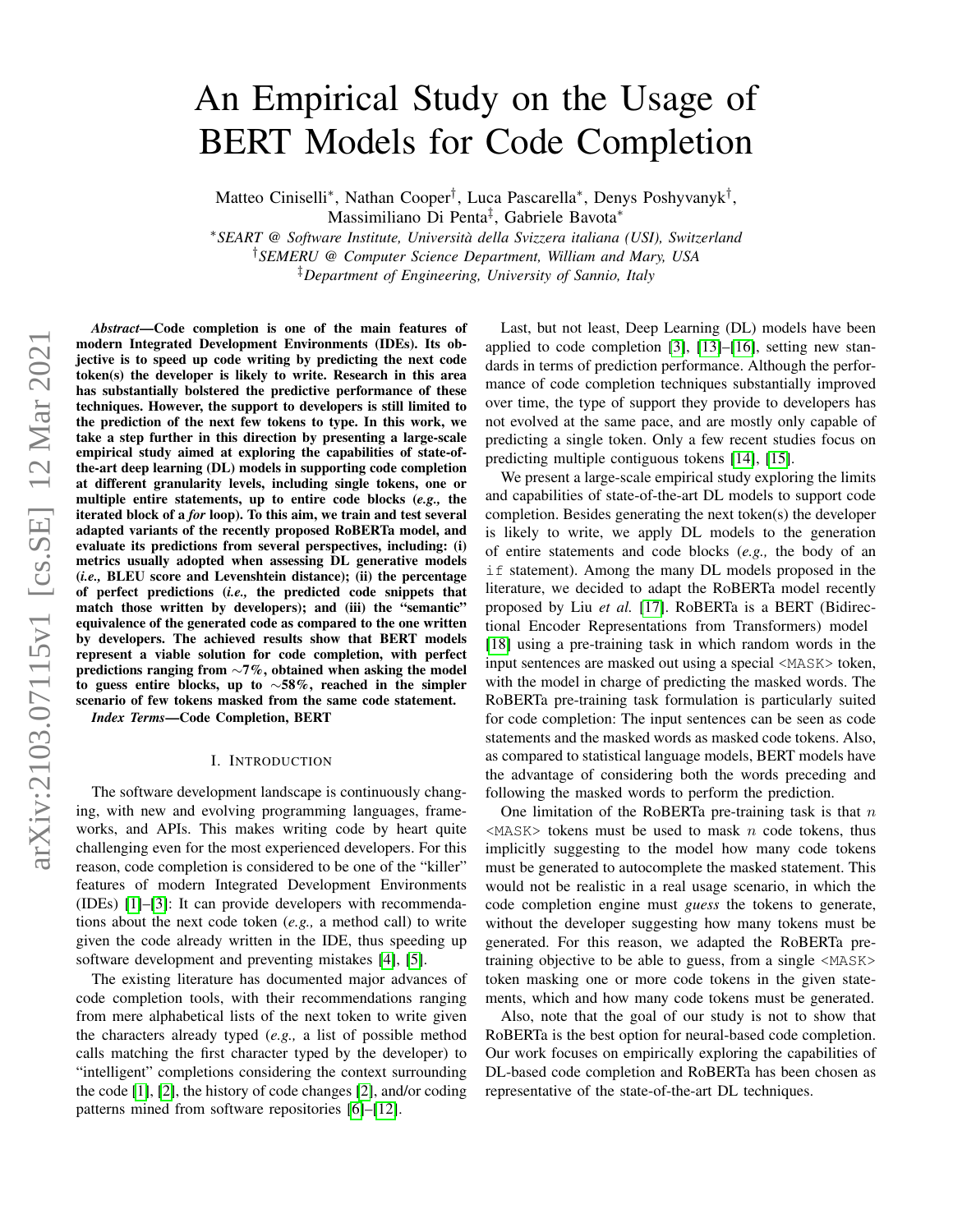We train three different variants of the RoBERTa model, specialized in: (i) *token-level* predictions, namely classic code completion in which the model is used to guess the last  $n$  tokens in a statement the developer started writing; (ii) *construct-level* predictions, in which the model is used to predict specific code constructs (*e.g.,* the condition of an if statement) that can be particularly useful to developers while writing code; and (iii) *block-level* predictions, with the masked code spanning one or more entire statements composing a code block (*e.g.,* the iterated block of a for loop).

We analyze the quality of the generated predictions from several different perspectives, including: (i) metrics usually adopted in the literature when assessing DL generative models (*i.e.,* BLEU score [\[19\]](#page-10-13) and Levenshtein distance [\[20\]](#page-10-14)); (ii) the percentage of perfect predictions (*i.e.,* the predicted code is exactly the same as the one written by the developer); and (iii) the "semantic" equivalence of non-perfect predictions, namely cases in which the code predicted by the model is different as compared to the one originally written by the developers but equivalent in terms of provided functionality. We also compare the RoBERTa model with a state-of-the-art *n*-gram model presented by Hellendoorn and Devanbu [\[12\]](#page-10-6).

The achieved results show that, for the typical code completion task (*i.e., token-level*), RoBERTa is able to correctly guess all masked tokens in 39% to 58% of cases, depending on the specific dataset and code representation we use. When the code completion task concerns more challenging scenarios such as the *construct-level* predictions, the performance drops by 10%- 15%. Finally, in the most challenging scenario in which we mask entire blocks, RoBERTa shows its limitations, being able to correctly reconstruct the masked block only in 7%-9% of the cases and, in particular, when the masked block is quite short in terms of tokens. When compared to the *n*-gram model [\[12\]](#page-10-6), the performance of RoBERTa is substantially better. However, this gain of performance comes at a much higher training cost.

# II. USING ROBERTA FOR FEATURE COMPLETION

Our study leverages an off-the-shelf RoBERTa model, which is an Encoder-Transformer architecture. Details about the RoBERTa model are provided in a report by Liu *et al.* [\[17\]](#page-10-11), while we focus on explaining why it represents a suitable choice for code completion. BERT-based models, such as RoBERTa, use a special pretraining where random words in the input sentence are masked out with a special <MASK> token. This pretraining task is very well-suited to simulate a code completion task, in which the input is an incomplete code snippet the developer is writing and the masked tokens represent the code needed to autocomplete the snippet. However, one limitation of such a pretraining is that when attempting to predict multiple tokens, such as an entire masked *if* condition, it requires the number of tokens to generate to be known, due to the fixed sequence length of Transformers [\[21\]](#page-10-15). To overcome this issue, we propose to use a version of the T5 [\[22\]](#page-10-16) pretraining objective, in which spans of tokens are masked using a single token. In Fig. [1](#page-1-0) four tokens  $(i.e., X_2 \text{ to } X_4)$  are masked with a single <MASK> token.

<span id="page-1-0"></span>

Fig. 1: Modified pretraining task for extending BERT to predict a span of tokens from a single masked token.

As detailed in Section [III,](#page-1-1) we trained twelve RoBERTa models dealing with different code completion tasks. It is important to clarify the choice of training different models in the context of a BERT model. In the original work presenting BERT [\[18\]](#page-10-12), two characteristics of this family of models are presented: (i) the ability to take advantage of a pre-training task to boost performance; and (ii) the possibility to fine-tune a pre-trained model on several tasks, taking advantage of transfer learning. To make a concrete example, it is possible to pre-train a BERT model on a corpus of English text (*e.g.,* Wikipedia pages) by randomly masking some words in the text and asking the model to predict the masked words. Such a pre-training task is self-supervised, and can scale to large datasets since it does not require any manual labeling. Once the model is pre-trained, it can be specialized (fine-tuned) to support different tasks such as language translation, sentiment identification, etc. The result will be a single model able to support different tasks and, possibly, taking advantage of what it learned for a specific task (*e.g.,* language translation) to also improve its performance in a different task (*e.g.,* sentiment identification). In our study, we do not leverage a pre-training of RoBERTa, because the fine-tuning tasks (*i.e.,* predict specific parts of code we mask) would be very similar to what is considered a pre-training (*i.e.,* predict masked tokens) in BERT models. The only difference, as said, is that we mask multiple tokens with a single <MASK> token. Also, since this is an exploratory empirical study in which we want to assess the performance of RoBERTa models in simple and more challenging code completion scenarios and datasets, we decided to train different models for each code completion task, avoiding the possible confounding factor introduced by transfer learning. Indeed, as shown in recent work [\[23\]](#page-10-17) fine-tuning a model for several tasks can have a substantial influence on the model's performance.

To train the models, we used the Python *transformers* [\[24\]](#page-10-18) library. Besides training the RoBERTa models, we also trained a tokenizer for each of them. We trained a Byte Pair Encoding (BPE) [\[25\]](#page-10-19) model using the HuggingFace's *tokenizers* [\[26\]](#page-10-20) Python library. BPE uses bytes as vocabulary, allowing it to tokenize every text without requiring the unknown token often used in applications of DL to NLP, helping to solve the outof-vocabulary problem for code [\[27\]](#page-10-21).

# III. STUDY DESIGN

<span id="page-1-1"></span>The study *goal* is to assess the effectiveness of RoBERTa in predicting masked code tokens at different granularity levels. We address the following research questions (RQs):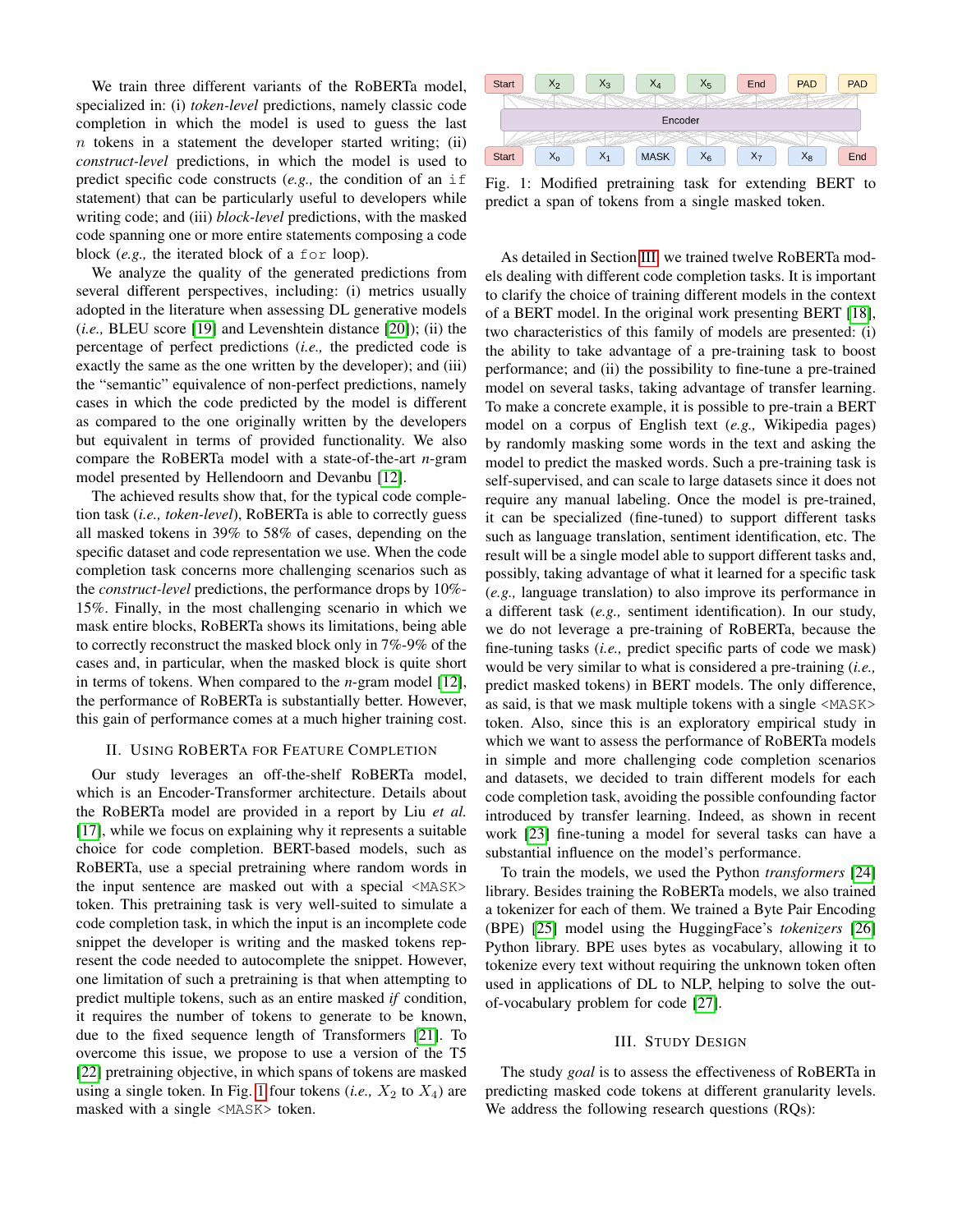RQ1: *Are BERT models a viable approach to learn how to autocomplete code?* This RQ investigates the extent to which RoBERTa can be used to predict missing code tokens. We assess the quality of the generated predictions from both a quantitative (*i.e.,* BLEU score, Levenshtein distance) and a qualitative (*i.e.,* perfect predictions, potential usefulness of wrong predictions) perspective.  $RQ_1$  is further detailed in the following three sub-RQs:

RQ1.1: *To what extent does the number of masked tokens impact the prediction quality?* We train and test RoBERTa on datasets in which masked code tokens span from few contiguous tokens in a given statement to multiple missing statements composing a code block.  $RQ_{1,1}$  explores the limits of BERT models when considering simple and more challenging code completion scenarios.

RQ1.2: *To what extent reducing the vocabulary by abstracting the source code helps in the prediction task?* Previous applications of DL to source code applied code abstraction [\[28\]](#page-10-22), [\[29\]](#page-10-23) to avoid the open vocabulary problem typical of source code. As said, RoBERTa does not suffer from this limitation thanks to the usage of BPE. However, we still want to investigate whether reducing the vocabulary further helps the learning. In this research question, we test whether abstracting the code using the approach proposed in the literature [\[28\]](#page-10-22), [\[29\]](#page-10-23) helps the model learning. We compare the prediction performances with and without applying abstraction, while abstraction is not required when using BPE.

RQ1.3: *To what extent are the performance of the model influenced by the specificity of the dataset employed for training and testing it?* While it is reasonable to expect that larger training datasets tend to help deep learning models, we are interested in answering  $RQ_{1,3}$  from a different perspective. To address this RQ, we compare the autocompletion performances on two different datasets: a first, more general one, composed of Java methods; and a second, more specific one, composed of methods from Android apps. While the programming language is the same, the second dataset makes heavy use of Android APIs, and it is likely that the same APIs are used for similar purposes, *e.g.,* app features dealing with GPS positioning share common API usages. We expect this to create "regularities" in the Android dataset to help model learning.

RQ2: *How does the RoBERTa model compare to a stateof-the-art n-gram model?* An alternative to DL models is represented by statistical language models based on *n*-grams. In this research question, we compare the trained models to the state-of-the-art *n*-gram cached model [\[12\]](#page-10-6).

# *A. Dataset Construction*

To create the *Java dataset*, we started from the CodeSearch-Net Java Dataset provided by Husain *et al.* [\[30\]](#page-10-24). This dataset contains over 1.5M Java methods collected from open-source, non-fork, GitHub repositories. For details on how the dataset has been built, see a report by Husein *et al.* [\[30\]](#page-10-24). For our work, the most important criteria used in the dataset building are: (i) excluding methods of fewer than three lines; (ii) removing near-duplicate methods using deduplication algorithm from CodeSearchNet [\[31\]](#page-10-25); and (iii) removing methods with the name containing the "test" substring in an attempt to remove test methods; methods named "toString" are removed as well.

To build the *Android dataset* we adopted a similar procedure. We cloned from GitHub the set of 8,431 open-source Android apps available in the AndroidTimeMachine dataset [\[32\]](#page-10-26). Then, we extracted from each project's latest snapshot the list of methods. This resulted in a total of ∼2.2M methods. Then, we applied the same filtering heuristics defined for the Java dataset, ending up with 654,224 methods.

Since one of the goals of our study is also to compare the performance of RoBERTa when applied on a more generic (Java) and a more specific (Android) dataset, we randomly selected from the Java dataset 654,224 methods, to match the size of the Android dataset.

<span id="page-2-0"></span>*1) Dataset Processing:* We processed the Java and Android datasets to create several versions of them with the goal of answering our RQs. The created datasets are summarized in Table [I](#page-3-0) and described in the following.

Methods for which parsing errors occurred during the abstraction process were excluded from both datasets since we want to compare the performance of the BERT models when using/not using abstraction. Thus, the same instances should be included in the *raw* and in the *abstracted* datasets. This left the Java dataset with 634,799 methods, and the Android one with 532,096. For each of those methods, both the raw and the abstract versions are available. As a final step, we created three versions of each dataset, applying the following token masking procedures to both the raw and the abstract code.

**Token masking.** For each code line  $l$  in each method having more than one token we mask its last  $x$  tokens, where  $x$  is a random number between 1 ...  $n-1$ , where n is the number of tokens composing  $l$ . The purpose of token-masking is to simulate a typical code completion scenario: A developer starts writing a code line, and the tool recommends how to complete it. Given a method m having  $k$  lines with more than one token, we generate  $k$  versions of  $m$ , each of them having one and only one line with the last  $x$  tokens masked. We set the maximum number of masked tokens to 10 (*i.e.*, if  $x > 10$  then  $x = 10$ ).

Construct masking. We selected a number of code constructs for which it could be particularly useful to be supported with automated code completion. Given a method m, we use the srcML [\[33\]](#page-10-27) toolkit to identify all  $m$ 's tokens used to: (i) define the complete condition of an if statement or of a while/for loop (*e.g.,* in a statement having for(int i=0; i<data.size(); i++) we identify all tokens between parenthesis as those used to define the for loop); (ii) define the parameters in a method call (*e.g.,* in copyFile(source, target) the tokens "source", ",", and "target" are identified); and (iii) define the exception caught in a catch statement (*e.g.,* in catch(IOException io) we identify IOException io as the involved tokens). For m this results in a set  $S=\{T_1,$  $T_2, \ldots, T_n$ , where  $T_i$  represents a set of relevant tokens for one of the previously mentioned constructs  $(e.g., T_i)$  is the set of tokens used to define the for loop condition).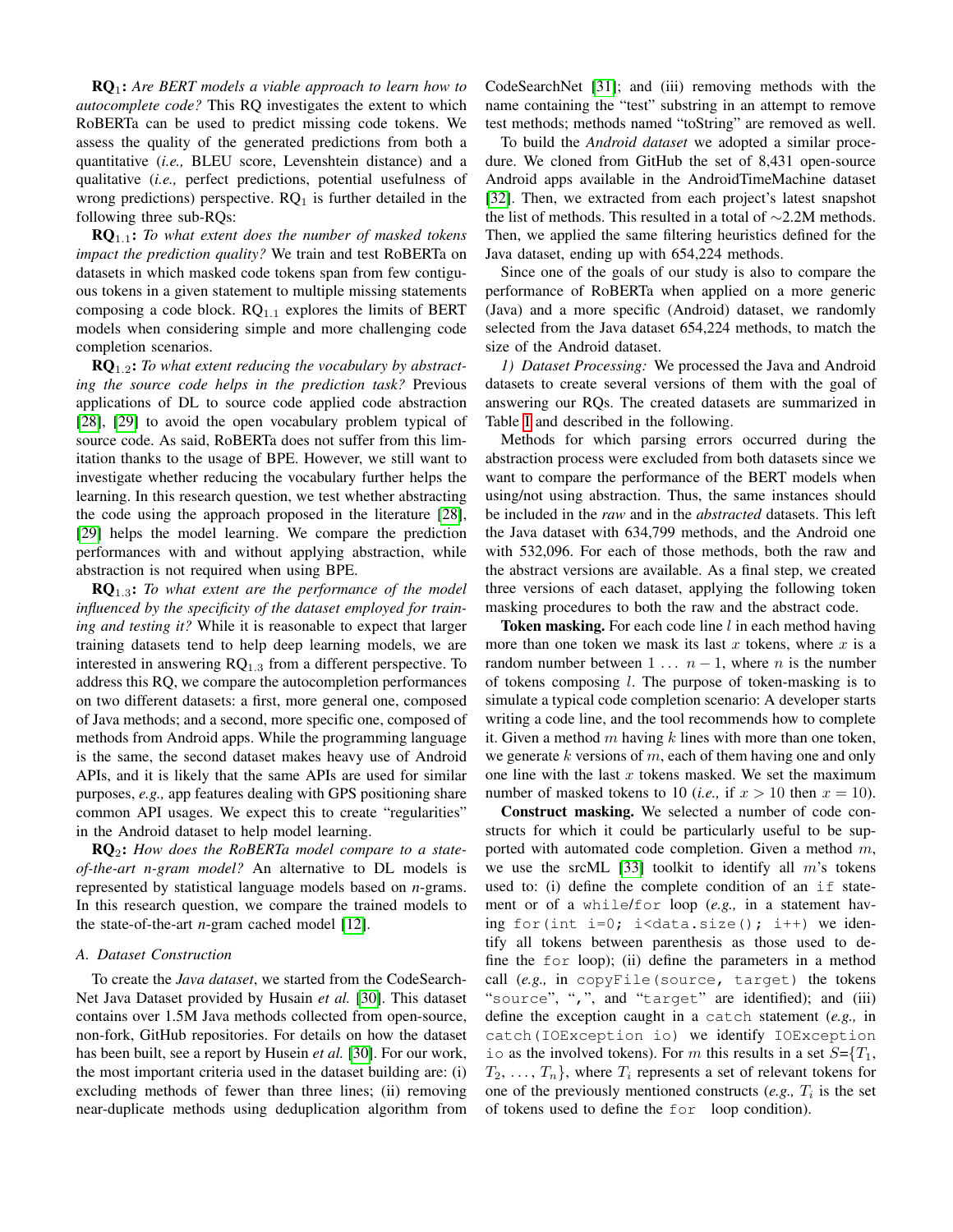Given m, we generate  $|S|$  versions of it, each one having one of the subject constructs masked. Also in this case we set the maximum number of masked tokens to 10. This means that if a construct requires more than 10 tokens to be masked, it is not masked in our dataset.

Block masking. We use srcML to identify in each method  $m$  its code blocks. We define a code block as the code enclosed between two curly brackets. For example, a block may be, besides the method body itself, the code executed in a for/while loop, when an if/else/else if condition is satisfied, etc. Then, given  $k$  the number of blocks identified in  $m$ , we create k versions of  $m$  each one having a specific code block masked. We set the maximum size of the masked block to two complete statements. This means that if a block is composed of more than two statements, it is not masked.

<span id="page-3-0"></span>TABLE I: Study datasets. One instance corresponds to a method with masked token(s).

| Domain      | <b>Masking</b><br>Level | <b>Dataset</b>                                                                                                                                                                                                                                                                                    | #Instances            | #Tokens                 |
|-------------|-------------------------|---------------------------------------------------------------------------------------------------------------------------------------------------------------------------------------------------------------------------------------------------------------------------------------------------|-----------------------|-------------------------|
|             | Token                   | Training<br>Evaluation<br>Test                                                                                                                                                                                                                                                                    | 750k<br>21.5k<br>219k | 46.9M<br>13.4M<br>13.6M |
| <b>Iava</b> | Construct               | 750k<br>Training<br>Evaluation<br>104k<br>106k<br>Test<br>Training<br>298k<br>Evaluation<br>39k<br>Test<br>40k<br>Training<br>750k<br>Evaluation<br>198k<br>Test<br>201k<br>750k<br>Training<br>Evaluation<br>99k<br>101k<br><b>Test</b><br>Training<br>20.5k<br>Evaluation<br>27k<br>Test<br>27k | 48.2M<br>6.7M<br>6.7M |                         |
|             | <b>Block</b>            |                                                                                                                                                                                                                                                                                                   |                       | 19.1M<br>2.5M<br>2.5M   |
|             | Token                   |                                                                                                                                                                                                                                                                                                   |                       | 47.4M<br>12.5M<br>12.6M |
| Android     | Construct               |                                                                                                                                                                                                                                                                                                   |                       | 48.9M<br>6.4M<br>6.5M   |
|             | <b>Block</b>            |                                                                                                                                                                                                                                                                                                   |                       | 13.4M<br>1.7M<br>1.8M   |

To address  $RQ_{1,2}$ , we used the src2abs tool by Tufano *et al.* [\[28\]](#page-10-22), [\[29\]](#page-10-23) to generate an abstract version of each dataset. This abstraction process has been proposed to reduce the source code vocabulary size, providing an expressive yet vocabulary-limited representation. For example, all variable names present in a method are abstracted as VAR\_X, where X indicates the number of the variable in the method (*e.g.,* the first variable is abstracted as VAR\_1, the second as VAR\_2, etc.). All keywords of the language and punctuation symbols are left unchanged. Similarly, very frequent identifiers and literals (*i.e.,* i, j, index) are treated as *idioms* and not abstracted. The abstraction process is described in [\[29\]](#page-10-23).

In summary, our study comprises twelve datasets: For each of the two domains (Java or Android) there are two code representations (raw or abstract), each of them with three different masking levels (token, construct, block).

*2) Creating Training, Evaluation, and Test sets:* Starting from the twelve datasets, we created the training, evaluation, and test sets in Table [I.](#page-3-0) Table [I](#page-3-0) only shows six datasets because of space limitations. However, the data for both the raw and abstract datasets is exactly the same in terms of the number of instances/tokens (only the code representation changes).

As a first step, we filtered out specific instances from our datasets. First, when using generative deep learning models, the variability in length of the sentences (in our case, methods) provided as input can affect the training and performance of the model, even when techniques such as padding are employed. For this reason, we analyzed the distribution of methods length in our dataset, finding that two-thirds of them are composed of at most 100 tokens. For this reason, as done by Tufano *et al.* [\[29\]](#page-10-23), we excluded from our datasets all methods having more than 100 tokens. Second, the RoBERTa model cannot efficiently handle cases in which the *masked* tokens are more than the *non-masked* tokens. This often happens, for example, when masking the entire method body in the block-level masking approach. Thus, those instances are excluded as well. Finally, we performed method de-duplication again, keeping for each group of duplicates one random instance only. While this was already done in the very first step of the dataset creation, it could happen that, after abstraction, two methods are equal even if their raw code is different (*e.g.,* they only differ for the value of a variable name that, however, is abstracted in both cases as  $VAR<sub>1</sub>$ ).

After the filtering steps, we split each of the twelve datasets into training (80%), evaluation (10%), and test (10%) sets. While the methods in the dataset are randomly ordered, the splitting we performed was not random to avoid biasing the learning. To explain this point, let us consider the case of the *block masking* dataset. Given a method m having k blocks in it, we add in the dataset  $k$  versions of  $m$ , each having one and only one block masked. Suppose that  $m$  contains two blocks  $b_1$  and  $b_2$ , thus leading to two versions of m: One in which  $b_1$  is masked  $(m_{b_1})$  and  $b_2$  is not and *vice versa*  $(m_{b_2})$ . With a random splitting, it could happen that  $m_{b_1}$  is assigned to the training set and  $m_{b_2}$  to the test set. However, in  $m_{b_1}$  the  $b_2$ is not masked. Thus, when the model has to guess the tokens masked in  $m_{b_2}$  it would have the solution in the training set, resulting in boosted prediction performance. For this reason, we take the first 80% of the methods in each dataset and assign all of their masked versions to the training set. Then, we proceed in the same way with evaluation and test sets.

Using this procedure, we obtained the datasets described in Table [I.](#page-3-0) Important to note is that, given the original size of the datasets using token-level and construct-level masking, we decided to cap the training set to 750k instances (no changes were done in the evaluation and test sets). This was necessary given the computationally-expensive process of training twelve different RoBERTa models (one for each dataset). Also, the size of the evaluation and test sets is slightly different since, as explained before, we split the dataset based on the methods (not on their masked versions) and each method can result in a different number of its generated masked versions.

# <span id="page-3-1"></span>*B. Data Collection and Analysis*

After having obtained the twelve triplets of  $\langle \text{training}, \text{eval-} \rangle$ uation, test) sets, we trained and tested twelve RoBERTa models using the best configuration we identified through a hyperparameter tuning procedure.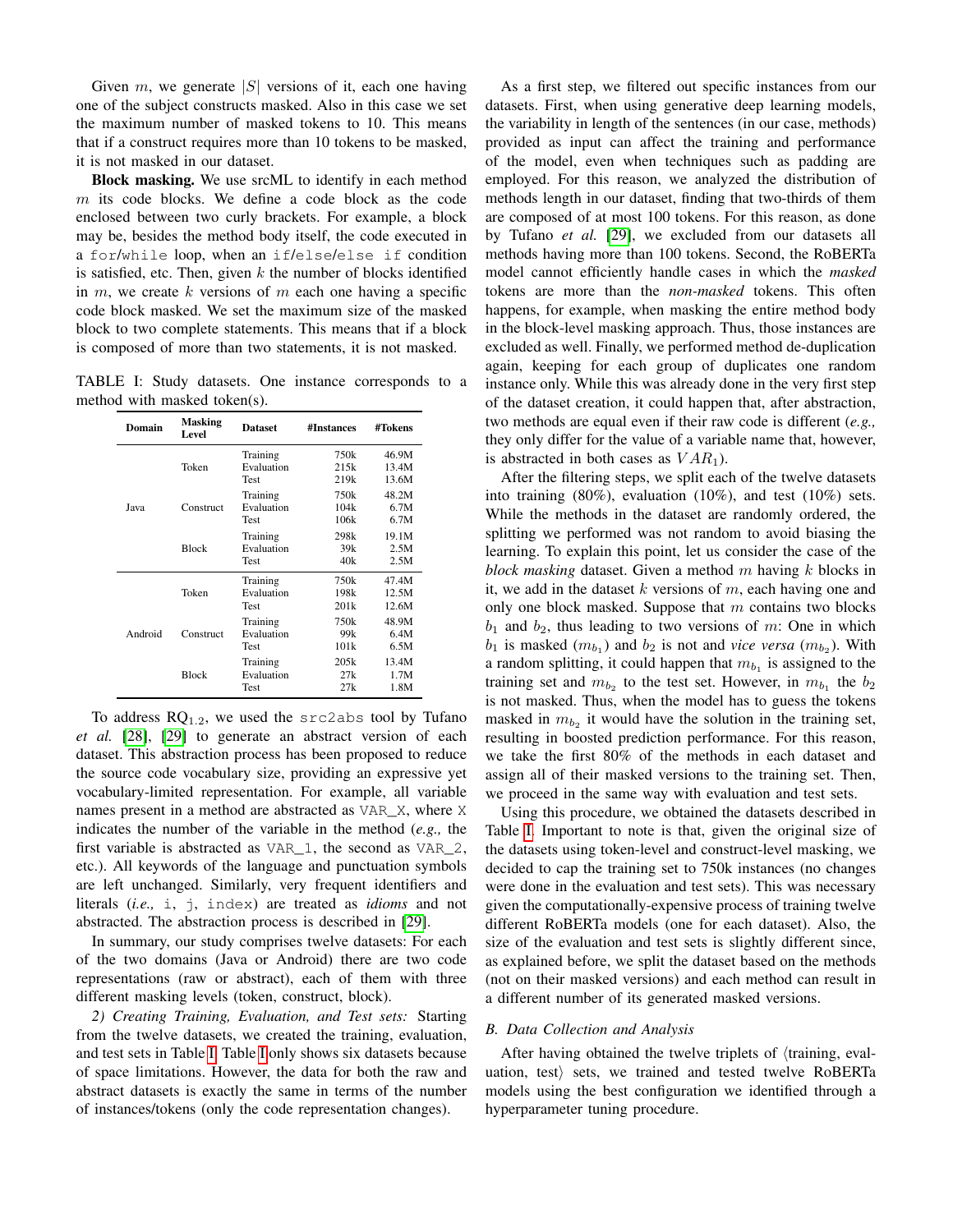<span id="page-4-0"></span>TABLE II: Hyperparameters Tuned for the RoBERTa Models.

| <b>Hyperparameter</b> | <b>Experimented Values</b>      | <b>Best</b> |
|-----------------------|---------------------------------|-------------|
| Learning rate         | $\{5e^{-5}, 3e^{-5}, 2e^{-5}\}$ | $5e^{-5}$   |
| Batch size            | ${16, 32, 64}$                  | 64          |
| # Hidden Layers       | ${6, 12, 16}$                   | 12          |
| # Attention Heads     | $\{6, 12, 16\}$                 | 16          |
| Hidden Layer Size     | ${256, 512, 768, 1024}$         | 768         |
| Intermediete Size     | ${3072, 4096}$                  | 4.096       |

We performed hyperparameter tuning using the Weights & Biases's [\[34\]](#page-10-28) Python library on a Linux server with an Nvidia RTX Titan GPU. Table [II](#page-4-0) reports the hyperparameters we tuned, the range of values we tested for them, and the value in the best configuration we found. Besides those parameters, we used an attention dropout probability of 0.1, and an hidden layer dropout probability of 0.3. For the tokenizer, the vocabulary size was set to 50k for the raw datasets, and to the vocabulary size of the dataset for the abstract dataset. The hyperparameter search was performed using the training and the evaluation sets of the Android abstract dataset with raw masking. We picked as the best configuration the one that, when applied to the evaluation set, was able to obtain the highest number of "perfect predictions". We define as "perfect" a prediction that exactly matches the code written by the developers. Thus, the model correctly guesses *all* masked tokens. If one of the masked tokens is different we do not consider the prediction as "perfect". While, in principle, a different hyperparameter tuning would be necessary for each dataset, such a process is extremely expensive, and preliminary investigations we performed on a subset of the other datasets showed minor differences in the achieved best configuration.

The training was performed across servers using their GPUs. The first was equipped with an Nvidia Tesla V100S, the second with an Nvidia RTX Titan, and the third with 3 Nvidia GTX 1080Ti. The training time strongly depends on the size of the dataset and the used server but ranged between 28 and 114 hours per model. Note that, once trained, each model can be used to perform predictions in the split of a second (on average, 0.12 second on a laptop CPU), thus making them a viable solution for "real-time" code completion.

We train each model for a maximum of 50 epochs. However, we adopted the following stopping condition. At the end of each training epoch, we executed the model on the evaluation set and we compute the number of perfect predictions. If we observe that, during the training, the performance of the model is worsening in terms of perfect predictions on the evaluation set (*i.e.,* the model is likely overfitting to the training set), we stop the training. In particular, given a model trained for  $n^{th}$  epoch, we stop the training if the number of perfect predictions on the evaluation set is lower than the number of perfect predictions achieved after the  $n-4$  epoch. This ensures that the models can have some fluctuations in performance for up to three epochs. Then, if it is still not improving, we stop its training and take the best model (in terms of perfect predictions on the evaluation test) obtained up to that moment. None of the models was trained for the whole 50 epochs.

By running each trained model on the corresponding test set we compute the following metrics:

*The BLEU-n score [\[19\]](#page-10-13)*. The BLEU score is a metric for assessing the quality of automatically translated text [\[19\]](#page-10-13). We use four variants of BLEU, namely BLEU-1, BLEU-2, BLEU-3, and BLEU-4. A BLEU-n variant computes the BLEU score by considering the n-grams in the generated text. Most of previous work in the SE literature adopt the BLEU-4 score [\[35\]](#page-10-29)–[\[37\]](#page-10-30). However, such a variant cannot be computed when the target prediction (in our case, the number of masked tokens) is lower than four. For this reason, we compute the four different versions: BLEU-1 can be computed for all predictions, while BLEU-n with  $n>1$  only for predictions having a length (*i.e.,* number of tokens) higher or equal than n. The BLEU score ranges between  $0\%$  and  $100\%$ , with  $100\%$ indicating, in our case, that the code generated for the masked tokens is identical to the reference one.

*The Levenshtein distance [\[20\]](#page-10-14)*. To provide a proxy measure of the effort needed by developers in order to convert a prediction generated by the model into the reference (correct) code, we compute the Levenshtein distance at token-level: This can be defined as the minimum number of token edits (insertions, deletions or substitutions) needed to convert the predicted code into the reference one. Since such a measure is not normalized, it is difficult to interpret it in our context. Indeed, saying that five tokens must be changed to obtain the reference code says little without knowing the number of tokens in the reference code. For this reason, we normalize such a value by dividing it by the number of tokens in the longest sequence among the predicted and the reference code.

*The percentage of perfect predictions*, which we statistically compare between abstract and raw datasets using the McNemar's test [\[38\]](#page-10-31) and Odds Ratios (ORs). In this, as in other cases, we cope with multiple tests by adjusting p-values using the Benjamini-Hochberg correction [\[39\]](#page-10-32).

We also analyze what happens in the case of non-perfect predictions. We manually analyzed a sample of non-perfect predictions to assess whether, while different, they were "semantically equivalent" to the original code written by developers. This could happen, for example, in case the masked code is return  $(x+1)$ ; while the predicted code is return  $x+1$ ;. To do such an analysis we selected from each of the twelve test sets we have 100 non-perfect predictions, randomly picking 25 of them from each of four buckets: predictions having a Levenshtein distance between (i)  $n>0$  and 0.24 (note that if  $n=0$  this means that the prediction is perfect; (ii)  $0.25$ and 0.49; (iii) 0.50 and 0.74; and (iv) 0.75 and 1.00. Then, one of the authors inspected all  $1,200$  (100  $\times$  12 datasets) instances, classifying each of them as "semantically equivalent" or not. Those classified as "semantically equivalent" have been double-checked by a second author to avoid subjectivity issues. We report, for each of the four Levenshtein distance intervals, the percentage of semantically equivalent predictions we found in each dataset. We statistically compare Levensthein distances and BLEU scores for the abstract dataset and the raw one using Wilcoxon signed-rank test, whereas we compare results for Android and Java using the Wilcoxon rank-sum test.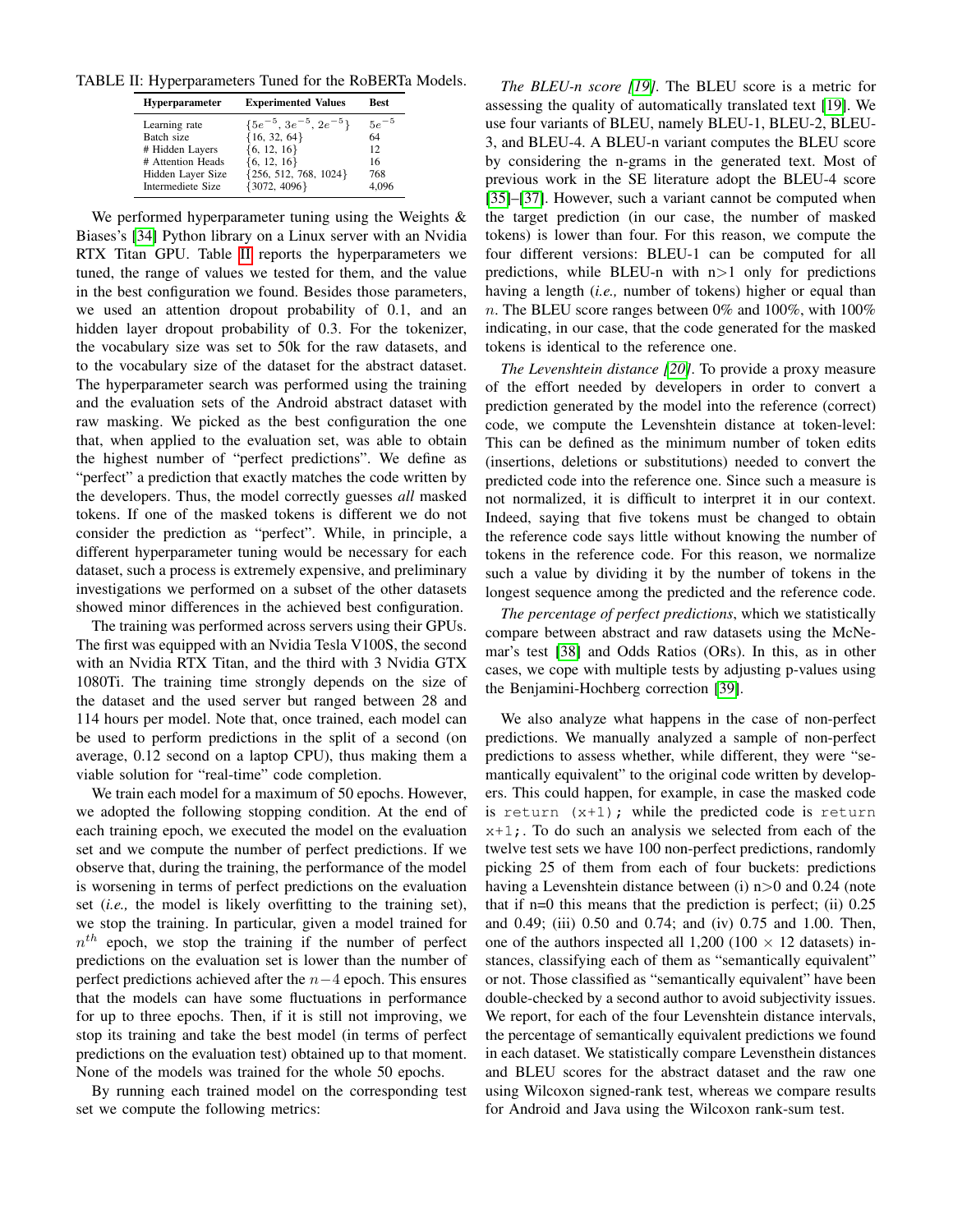To address  $RQ_2$ , for all datasets, we compare the performance of RoBERTa with that of the state-of-the-art cached *n*gram model [\[12\]](#page-10-6) using the implementation made available by the authors [\[40\]](#page-10-33). We tried to design a fair comparison, despite the fact that the *n*-gram model is designed to predict a single token given the  $n$  tokens preceding it. Thus, in a scenario in which we mask more than one token, we use the  $n$ -gram model in the following way: We run it to predict each masked token in isolation. Then, we join all predictions to generate the final string (*i.e.,* set of previously masked tokens). The  $n$ -gram models are trained on the same training sets used by RoBERTa without, however, masked tokens. We compare the two approaches in terms of perfect predictions generated on the test sets. A statistical comparison is performed using the McNemar's test [\[38\]](#page-10-31) and ORs.

# *C. Replication Package*

The datasets, the code implementing the RoBERTa models, and detailed results of statistical tests as well as the scripts used to run these tests are publicly available [\[41\]](#page-10-34).

# IV. RESULTS DISCUSSION

Fig. [2](#page-6-0) depicts the results achieved by the RoBERTa model in terms of perfect predictions in the different evaluation scenarios. Each sub-graph reports the results concerning a specific masking approach, namely (from left to right) *tokenmasking*, *construct-masking*, and *block-masking*. The top part of each subgraph (*i.e.,* black background) shows the overall percentage of perfect predictions achieved on the Java and Android datasets when using the raw source code or its abstracted version. For example, 38% of perfect predictions are generated by RoBERTa on the Java dataset when using token masking and the raw source code.

The plots below show the percentage of perfect predictions by the number of masked tokens. For example, in the token masking scenario we randomly mask, for each source code line  $l$  having more than one token, its last  $x$  tokens, where  $x$ is a random number between 1 ...  $n-1$ , with n being the number of tokens of  $l$ , and  $x$  is capped to a maximum of 10.

The left graph in Fig. [2](#page-6-0) shows the percentage of perfect predictions when we only mask the last token (*i.e.,* one masked token), the last two tokens, etc. The scale on the  $x$  axis is different when dealing with the block masking scenario since here we mask entire blocks thus having, in some cases, dozens of masked tokens. Each point indicates that between  $x-5$  and x tokens were masked, *e.g.,* for the first data point at most 5 tokens were masked, for the second between 5 and 10, etc.

Table [III](#page-5-0) reports the average BLEU score in the four considered variants and the average normalized Levenshtein distance. Also in this case the results are grouped based on the masking level, dataset, and code representation.

In the following, we summarize the quantitative results achieved. Then, we present qualitative examples of correct predictions made by the models and discuss the semantic equivalence of non-perfect predictions. Finally, we compare the performances of RoBERTa with that of the  $n$ -gram model.

<span id="page-5-0"></span>TABLE III: RoBERTa BLEU score and Levenshtein distance.

| <b>Token masking</b>     |       |                 |         |                 |  |
|--------------------------|-------|-----------------|---------|-----------------|--|
|                          | .Iava |                 | Android |                 |  |
|                          | Raw   | <b>Abstract</b> | Raw     | <b>Abstract</b> |  |
| <b>BLEU-1</b>            | 0.60  | 0.73            | 0.73    | 0.78            |  |
| BLEU-2                   | 0.43  | 0.59            | 0.61    | 0.68            |  |
| BLEU-3                   | 0.23  | 0.41            | 0.44    | 0.53            |  |
| BLEU-4                   | 0.10  | 0.27            | 0.28    | 0.39            |  |
| Levenshtein              | 0.35  | 0.25            | 0.24    | 0.20            |  |
| <b>Construct masking</b> |       |                 |         |                 |  |
|                          | .Iava |                 |         | Android         |  |
|                          | Raw   | <b>Abstract</b> | Raw     | <b>Abstract</b> |  |
| BLEU-1                   | 0.51  | 0.53            | 0.57    | 0.55            |  |
| BLEU-2                   | 0.34  | 0.34            | 0.43    | 0.40            |  |
| BLEU-3                   | 0.24  | 0.28            | 0.33    | 0.34<br>0.28    |  |
| BLEU-4                   | 0.14  | 0.17            | 0.26    |                 |  |
| Levenshtein              | 0.48  | 0.45            | 0.41    | 0.42            |  |
| <b>Block masking</b>     |       |                 |         |                 |  |
|                          |       | .Iava           |         | Android         |  |
|                          | Raw   | <b>Abstract</b> | Raw     | <b>Abstract</b> |  |
| BLEU-1                   | 0.44  | 0.44            | 0.44    | 0.42            |  |
| BLEU-2                   | 0.32  | 0.31            | 0.31    | 0.29            |  |
| BLEU-3                   | 0.21  | 0.20            | 0.21    | 0.19            |  |
| BLEU-4                   | 0.13  | 0.11            | 0.13    | 0.11            |  |
| Levenshtein              | 0.54  | 0.55            | 0.55    | 0.56            |  |

# *A. Quantitative Results*

Token masking. The left part of Fig. [2](#page-6-0) shows that, as expected, the lower the number of masked tokens the higher the perfect predictions. Not surprisingly, the model is very effective when we only mask the last token in a statement. Indeed, in most cases, this will be a semicolon, a parenthesis, or a curly bracket. Thus, it is easy for the model to guess the last token. When moving to more challenging scenarios like the last five tokens masked in a statement, the percentage of perfect predictions is in the range  $\sim$ 10-40%, with major differences in the model effectiveness arising on the two considered datasets (Java and Android), and for the two code representations. As for the dataset, as we conjectured, the model achieves significantly better performance on the Android dataset (Fisher's test p-value $< 0.001$ ), which is more specific and, thus, more subject to regularities in the source code. The gap in terms of perfect predictions is ∼20% both when dealing with abstract and raw source code at  $x = 5$  (*i.e.*, last five tokens masked), with OR=1.35 and 1.69 respectively. For token masking, the red lines (Android) are always above the orange ones (Java), confirming the superior performance on the Android dataset (a more specific one) as a general trend.

As expected, the abstracted dataset leads to significantly better performances for both Java and Android datasets (Mc-Nemar test  $p$ -value $< 0.001$ , OR=3.66 and 1.96 respectively). This is due to the smaller vocabulary ensured by the abstraction and the simplification of the prediction task.

Looking at Table [III,](#page-5-0) the BLEU scores and the Levenshtein distance confirm what observed for perfect predictions: Performances for the Android dataset are better than for the Java one, and abstracted code outperforms raw code. All differences are statistically significant. For Android, 20% and 24% of predicted tokens must be changed with the abstract and raw representation, respectively, to obtain the reference code. Such a percentage grows for Java to 25% (abstract) and 35% (raw).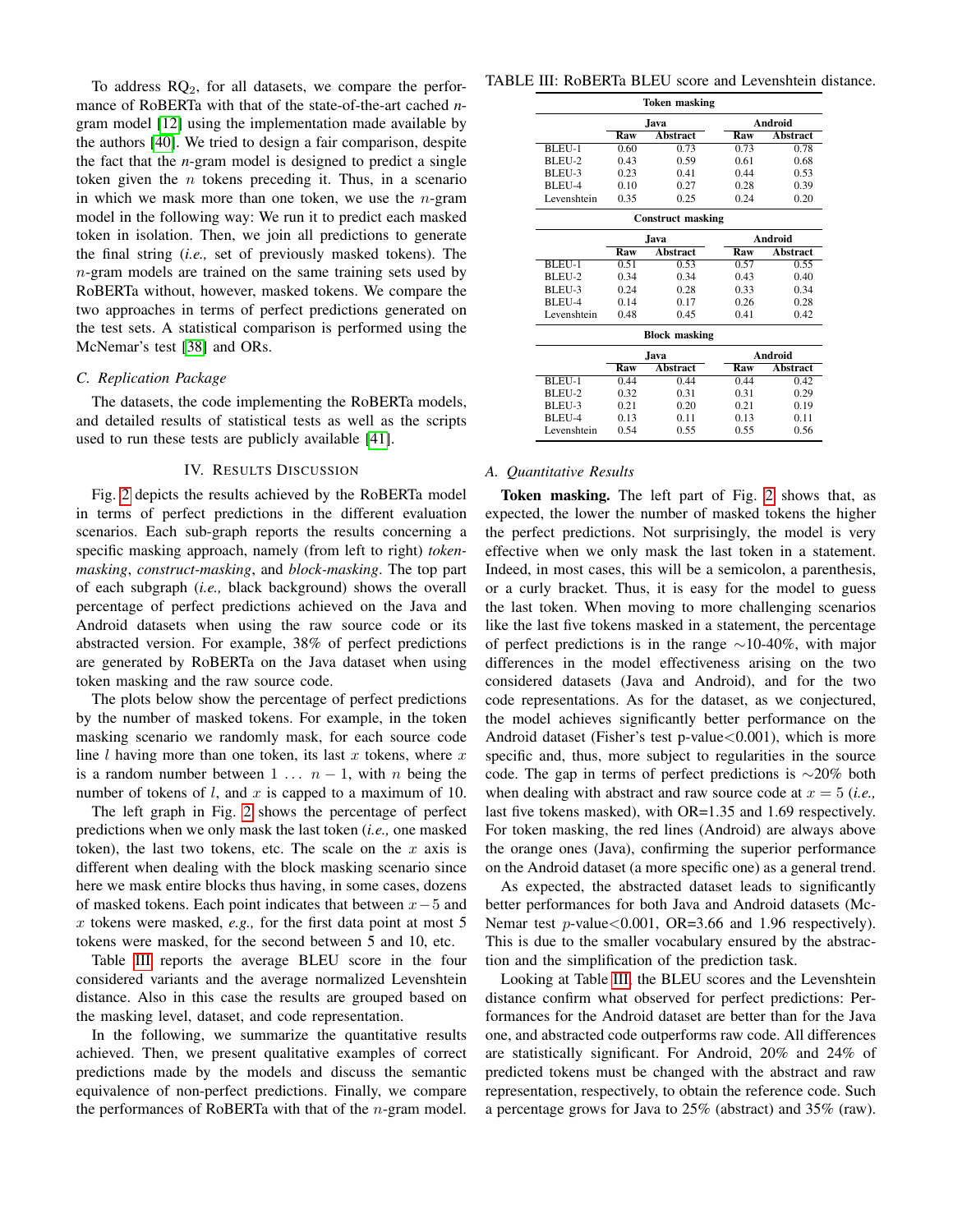<span id="page-6-0"></span>

Fig. 2: Results achieved by the RoBERTa model.

Construct masking. In this scenario (see central sub-graph in Fig. [2\)](#page-6-0), RoBERTa achieves above 50% of perfect predictions when a single token is masked for both datasets/code representations. Note that, in this scenario, also a single-token prediction is not trivial since we are in a context in which such a single token represents (i) the complete condition of an if statement or a while/for loop, or (ii) the parameters in a method call, or (iii) the exception caught in a catch statement. When the prediction is represented by a single token, it is usually related to a Boolean used in an if condition (*e.g.,*if(true), if(valid), etc.) or the single parameter needed for a method invocation.

Also in this case, a higher number of masked tokens implies lower performance, and the RoBERTa model confirms significantly better performance for the Android dataset although the gap is smaller (OR=1.19 for the raw and 1.12 for the abstract dataset). Again, code abstraction significantly helps the prediction (OR=1.72 for Java and 1.46 for Android).

In terms of BLEU score and Levenshtein distance, the achieved values are worse as compared to the token-level masking, confirming the more challenging prediction scenario represented by the construct-level masking. On average, the developer may need to modify ∼40% of the predicted tokens to obtain the reference code (small variations are observed among Java/Android and raw/abstract code).

Block masking. This represents the most challenging prediction scenario for RoBERTa: The masked part can involve an entire statement or even span over two statements (maximum boundary we set). The performance of RoBERTa in terms of perfect predictions are above 30% when dealing with small masked blocks, up to five tokens. These blocks are mostly related to return statements representing a code block (*e.g.,* the value to return when an  $if$  condition is satisfied), such as { return false; }, { return null; }, etc.

For longer blocks, the performances substantially drop. When considering blocks having between six and ten masked tokens, the percentage of perfect predictions is around 10% for both datasets and code representations. The largest masked block reporting a perfect prediction is composed of 13 tokens for the Android raw and abstract datasets, 15 for the Java raw dataset, and 11 for the Java abstract dataset.

Thus, at least with the amount of training we performed and the model architecture we used, RoBERTa is only able to correctly predict "small" masked blocks with good accuracy. When masking code blocks, the performances of the abstract dataset are worse (OR=0.60 for Java and 0.71 for Android), whereas results for Android are only slightly better than for Java (OR=1.18 for the abstract and 1.08 for the raw dataset).

As expected, the BLEU scores are the lowest in this scenario (Table [III\)](#page-5-0), and the developer may need to revise, on average, ∼55% of the predicted tokens, independently from the dataset of interest and the used code representation.

# *B. Qualitative Analysis*

Fig. [3](#page-7-0) reports qualitative examples of perfect predictions generated by RoBERTa. The black (top) code represents the masked code and the blue (bottom) one the code completion recommended by RoBERTa. Due to lack of space, we only report examples for the raw datasets. All predictions are available in our replication package [\[41\]](#page-10-34).

Besides this, as explained in Section [III,](#page-1-1) we also manually analyzed 100 non-perfect predictions in each test dataset, to understand how many of them could be considered semantically equivalent to the reference code. We only found 35 out of the 1,200 cases in which the prediction could be considered as semantically equivalent. For example, the reference code was return bitmap; but RoBERTa predicted  $\{$ return bitmap;  $\}$ . Thus, we can estimate a 3% of nonperfect predictions that could be counted as perfect ones. Not surprisingly, 33 of them had a Levenshtein distance lower than 0.25. Basically, the performance estimation provided in our study through the counting of the perfect predictions should be considered as a precise assessment of the model performances.

# *C. Comparison with an* n*-gram Model*

Table [IV](#page-7-1) reports the comparison in terms of perfect predictions between the RoBERTa models and the  $n$ -gram model [\[12\]](#page-10-6). One important clarification is needed to properly interpret the results of Table [IV.](#page-7-1) Since the two models use different scripts to tokenize the code, we excluded from the test sets cases in which the tokens to predict (*i.e.,* the masked ones) are tokenized differently between the two approaches (*e.g.,* one identifies 4 tokens and the other one 5).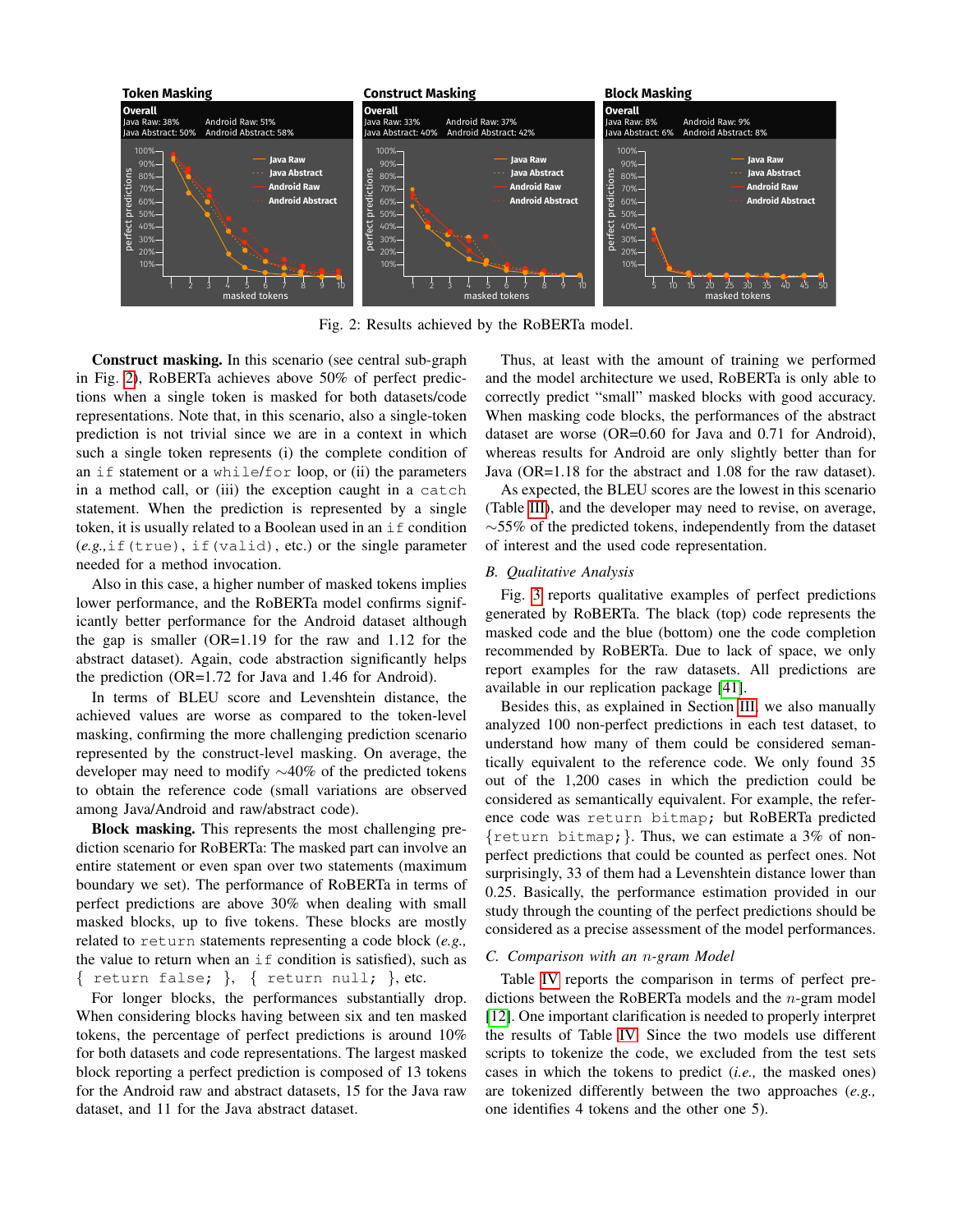#### <span id="page-7-0"></span>**Android Token Raw**

public **<MASK>** super.onViewCreated(view, savedInstanceState); final ListView<br>listView = qetListView(); listView.setSelector(android.R.color.transparent); } void onViewCreated(View view, Bundle savedInstanceState) {

#### **Java Token Raw**

public String getSubNameFromPseudoDestination(String pseudoDestinationName)<br>{ if (TraceComponent.isAnyTracingEnabled <M**ASK>** SibTr.entry(tc,<br>"getSubNameFromPseudoDestination", pseudoDestinationName); […] () && tc.isEntryEnabled())

#### **Android Construct Raw**

public boolean onTouch(int position, View v, MotionEvent event) { if (**<MASK>**) { updatingDownloads = false; return false; } else if […] event.getAction() == MotionEvent.ACTION\_DOWN

#### **Java Construct Raw**

public static Field field(String name, Class<?> clazz) { for (Field field : fields(clazz)) { if (**<MASK>**) { return makeAccessible(field); } } return null; } field.getName().equals(name)

#### **Android Block Raw**

private static String convertStreamToString(InputStream inputStream) { […] InputStream in = new BufferedInputStream(inputStream); byte[] buffer = new byte[1024]; int n = 0; try { while (-1 != (n = in.read(buffer))) **<MASK>** } finally […] { out.write(buffer, 0, n); }

### **Java Block Raw**

@Override public Double geodist(String key, String member1, String member2) { Jedis<br>jedis = null; try { jedis = jedisPool.getResource(); return jedis.geodist(key,<br>member1, member2); } finally **<MASK>** } { if (jedis!= null) jedis.close(); }

Fig. 3: Examples of perfect predictions generated by RoBERTa

This resulted in the exclusions of a few hundred instances from each test set and explains the slightly different performances reported for RoBERTa between Table [IV](#page-7-1) and Fig. [2.](#page-6-0) RoBERTa achieves better performance in all experimented datasets/code representations, and McNemar's test always indicates significant differences, with ORs ranging between 1.90 (block masking for Android raw) and 18.87 (construct masking for Android abstract). In the token masking scenario, the performance of the n-gram model are very good and, especially on Java raw, close to the ones of RoBERTa. When masking specific constructs, the gap in performance becomes stronger (see Table [IV\)](#page-7-1) with a substantial gap especially when dealing with abstract code. Finally, in the block masking experiment, both techniques struggle to obtain a high percentage of perfect predictions. However, RoBERTa consistently achieves a few percentage points more than the  $n$ -gram model.

While RoBERTa showed superior performance, there are two important aspects to consider. First, the  $n$ -gram model allows for faster training. We estimate three to five times less training time needed for the n-gram model as compared to RoBERTa. We do not report precise data since such a study would require executing the training many times on the same machine, and such an analysis is out of the scope of this work. Once trained both models can generate predictions in fractions of a second. Second, in our evaluation, the  $n$ -gram cache model can leverage information about other code components coming from the same project (*e.g.,* same file or package [\[12\]](#page-10-6)) of the method in which the prediction is performed. This is one of the advantages of the cache model [\[12\]](#page-10-6) and, in a real scenario, it should be possible to use this information assuming that the method on which the prediction is performed is not the first one written in the whole system.

While our design ensures that RoBERTa and the  $n$ -gram model leverage the same training information, we also exper-

# <span id="page-7-1"></span>TABLE IV: RoBERTa *vs* n-gram: Perfect Predictions.

|                |                  | <b>Token masking</b>     |         |                 |  |
|----------------|------------------|--------------------------|---------|-----------------|--|
|                |                  | .Iava                    |         | Android         |  |
|                | Raw              | <b>Abstract</b>          | Raw     | Abstract        |  |
| <b>RoBERTa</b> | 38.9%            | 50.7%                    | 51.8%   | 58.2%           |  |
| n-gram         | 30.4%            | 35.1%                    | 35.3%   | 41.1%           |  |
|                |                  | <b>Construct masking</b> |         |                 |  |
|                | Android<br>.Iava |                          |         |                 |  |
|                | Raw              | <b>Abstract</b>          | Raw     | <b>Abstract</b> |  |
| <b>RoBERTa</b> | 33.4%            | 40.4%                    | 37.7%   | 43.1%           |  |
| n-gram         | 12.5%            | 10.7%                    | 17.6%   | 10.7%           |  |
|                |                  | <b>Block masking</b>     |         |                 |  |
|                | Java             |                          | Android |                 |  |
|                | Raw              | <b>Abstract</b>          | Raw     | <b>Abstract</b> |  |
| <b>RoBERTa</b> | 8.7%             | $6.8\%$                  | 9.3%    | 8.0%            |  |
| n-gram         | 4.5%             | 3.6%                     | 6.6%    | 5.4%            |  |

imented with the  $n$ -gram cache model in a scenario where the code from the "test project" is available when generating a prediction. For a given method  $m_t$  in the test set, we clone its repository and check if the source code of  $m_t$  in the latest system snapshot is exactly the same as in the test set. If this is the case, we run the prediction on  $m_t$  providing the cloned repository as a test folder, in such a way that it is leveraged by the cache model (this is done through the implementation of Hellendoorn *et al.* [\[12\]](#page-10-6)). If the method changed, we discard it and move to the next one. Since such a process is very expensive, we collected 200 data points on each raw test set, and we compare the performance of the  $n$ -gram model when such additional information is provided (and not) on these 200 instances. Table [V](#page-7-2) reports the achieved results. As expected, the performances of the  $n$ -gram model increase thanks to the use of the information in the test project. On these same 200 data points, the performances of RoBERTa are always superior but in the case of Java token masking.

<span id="page-7-2"></span>TABLE V: Perfect predictions of  $n$ -gram model when providing the cloned repository as test folder.

| <b>Dataset</b>            | n-gram                 | <b>RoBERTa</b>      |       |
|---------------------------|------------------------|---------------------|-------|
|                           | <b>Without Cloning</b> | <b>With Cloning</b> |       |
| Android token masking     | 34.9%                  | 42.2%               | 50.9% |
| Java token masking        | 32.5%                  | 43.8%               | 42.2% |
| Android construct masking | $13.9\%$               | 22.0%               | 37.8% |
| Java construct masking    | 14.5%                  | 20.5%               | 38.0% |
| Android block masking     | 8.9%                   | 11.8%               | 13.0% |
| Java block masking        | 5.2%                   | 8.4%                | 8.5%  |

# V. THREATS TO VALIDITY

Threats to *construct validity* concern the relationship between theory and observation. One threat, also discussed by Hellendoorn *et al.* [\[42\]](#page-11-0), is related to how we simulate the extent to which code completion intervenes during development, *i.e.,* by masking source code elements. As explained in Section [III-A1,](#page-2-0) we consider different masking levels, not only to evaluate the amount of code completion that can be predicted but also to simulate different ways a developer writes source code, especially because we cannot assume this is done sequentially. However, we are aware that the considered masking levels cover a limited number of cases that may not completely reflect how developers write code.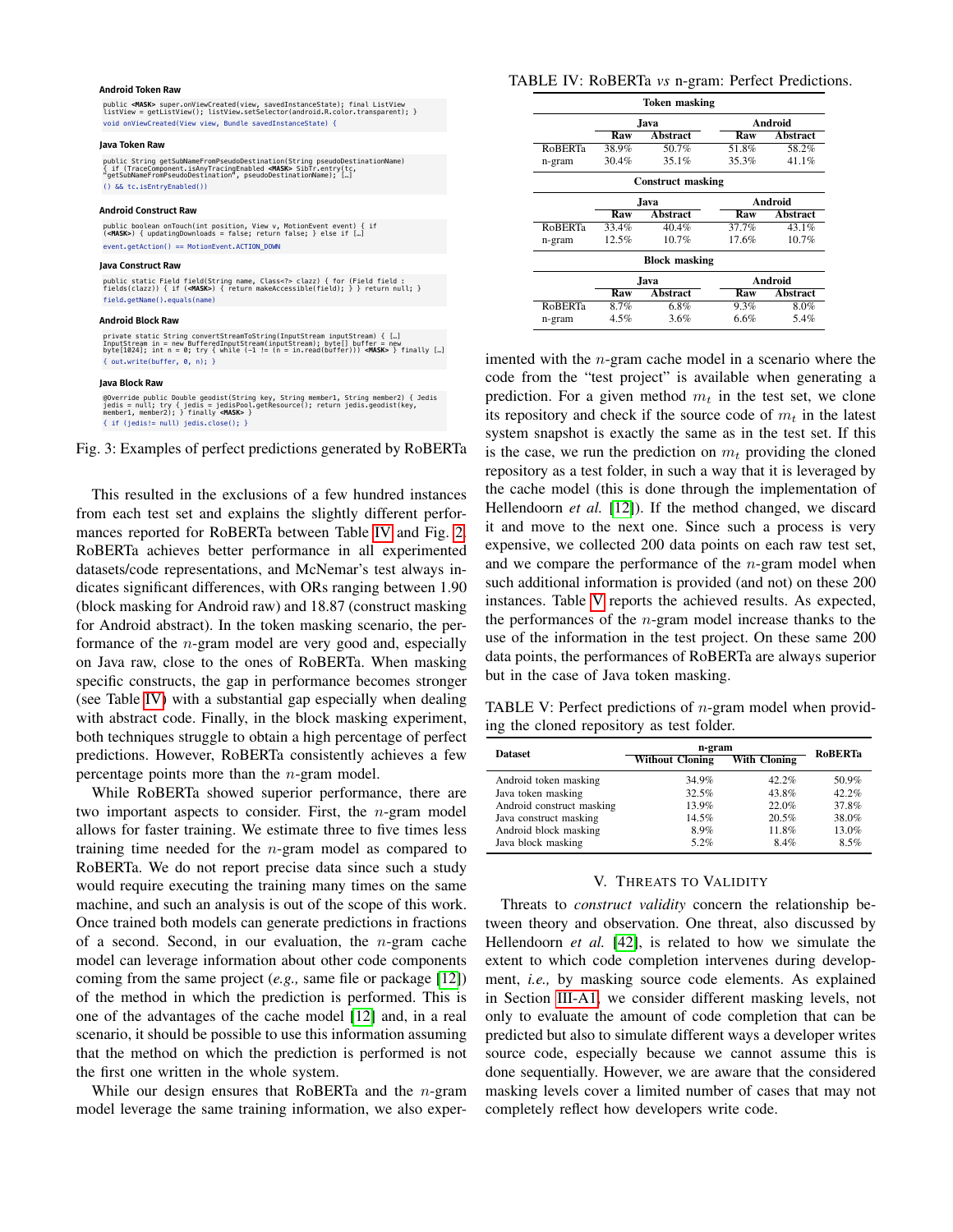Threats to *internal validity* concern factors, internal to our study, that could influence its results. To this extent, an important factor that influences DL performance is the calibration of hyperparameters, which has been performed as detailed in Section [III-B.](#page-3-1) We are aware that due to feasibility reasons we only calibrated the hyperparameters on the abstract Android dataset, hence it is possible that a more specific calibration for each dataset would produce better performances.

Threats to *external validity* are related to the generalizability of our findings. On the one hand, we have evaluated RoBERTa performances on two large datasets, a generic one, and a specific one. At the same time, we do not know whether the obtained results generalize to different domains than Android, and other programming languages than Java. A further threat is that our study is limited to the RoBERTa model for DL and, as a baseline for *n*-gram models, the one Hellendoorn and Devanbu [\[12\]](#page-10-6). Both represent the current state-of-the-art, however, it would be desirable to investigate how alternative approaches would work for the different evaluation scenarios.

# VI. RELATED WORK

We detail the literature related to approaches (partially) automating the writing of new code. Due to lack of space, we do not discuss recently proposed techniques for automating bug-fixing [\[29\]](#page-10-23), [\[44\]](#page-11-1), [\[45\]](#page-11-2), learning code changes [\[28\]](#page-10-22), [\[46\]](#page-11-3), as well as source code search engines that can be used to identify pieces of code for reuse [\[47\]](#page-11-4)–[\[52\]](#page-11-5).

The Prospector tool by Mandelin *et al.* [\[53\]](#page-11-6) pioneered the area of code completion approaches, and aimed at suggesting, within the IDE, variables or method calls from the user's code base. Prospector was then followed by improvements such as the InSynth tool by Gvero *et al.* [\[54\]](#page-11-7) which, given a type expected at a given point in the source code, searches for typecompatible expressions. Other approaches focus on specific elements of API usage completion. The work from Zhang *et al.* [\[55\]](#page-11-8) aims at recommending parameter usages, achieving 64% of useful recommendations and 53% of perfect ones.

Bruch *et al.* [\[1\]](#page-10-0) introduced the intelligent code completion system, able to filter out from the list of candidate method calls recommended by the IDE those that are more relevant to the current working context. Their results show the capability to correctly predict up to 82% of method calls actually needed by developers, and up to 72% of those that are relevant to the current development context. The approach by Bruch *et al.* has been improved by Proksch *et al.* [\[56\]](#page-11-9), by adding further contextual information and by proposing a Pattern-based Bayesian Networks approach. Differently from the aforementioned approaches, we do not restrict code completion to method calls.

Robbes and Lanza [\[2\]](#page-10-4) used information extracted from the change history of software systems to support the code completion of method calls and class names.

Asaduzzaman *et al.* [\[9\]](#page-10-35) proposed a technique named CSCC (Context Sensitive Code Completion). They collect code examples from software repositories and, for each method call, represent its context as a set of methods, keywords, class and interface names appearing within four lines of code.

This contextual information is then used to filter out method call recommendations. CSCC outperforms previous approaches, achieving 86% precision and 99% recall.

Hindle *et al.* [\[6\]](#page-10-5) pioneered the work on statistical language models applied to software. They conceived the idea of "naturalness of source code" and used n-gram models to create a language-agnostic algorithm that is able to predict the next token in a given statement.

Raychev *et al.* [\[57\]](#page-11-10) approach the code completion problem through statistical language models. They extract sequences of method calls from a large code base, and use this dataset to train a language model able to predict API calls. Their model achieves a 90% accuracy in the top-3 recommendations.

Nguyen *et al.* [\[7\]](#page-10-36) proposed GraPacc, a context-sensitive code completion model trained on a database of API usage patterns. These patterns are then matched to a given code under development to support code completion. GraPacc achieves up to 95% precision and 92% recall. A similar approach was later on proposed by Niu *et al.* [\[11\]](#page-10-37) for API completion in Android: Given an API method as a query, their approach recommends a set of relevant API usage patterns. They report a 18% improvement of F-Measure when comparing to pattern extraction using frequent-sequence mining.

Tu *et al.* [\[8\]](#page-10-38) introduced a cache component to exploit the "localness of code" in the n-gram model. Results show that since code is locally repetitive, localized information can be used to improve performance. The enhanced model outperforms standard n-gram models by up to 45% in accuracy.

Hellendoorn and Devanbu [\[12\]](#page-10-6) proposed further improvements to the cached models aimed at considering specific characteristics of code (*e.g.,* unlimited, nested, and scoped vocabulary). Then, they compare their model with DL-based models, showing its superiority. Also, they show that the two families of techniques can be combined together, leading to an unprecedented 1.25 bits of entropy per token. The findings of this study showed that DL, with the considered limitations, was not the best technique for modeling source code.

Karampatsis *et al.* [\[13\]](#page-10-7), a few years later, suggested instead that neural networks are the best language-agnostic algorithm for code completion. They proposed to overcome the *out of vocabulary problem* by using *Byte Pair Encoding* [\[25\]](#page-10-19). In addition, the proposed neural network is able to dynamically adapt to different projects. Their best model outperforms ngram models, achieving an entropy of 1.03 bits.

Kim *et al.* [\[3\]](#page-10-1) leveraged the Transformers neural network architecture for code completion. They provide the syntactic structure of code to the network by using information from the Abstract Syntax Tree to fortify the self-attention mechanism. Among the several models they experiment with, the best one reached a MRR up to 74.1% in predicting the next token.

Alon *et al.* [\[14\]](#page-10-9) addressed the problem of code completion with a language-agnostic approach named Structural Language Model. It leverages the syntax to model the code snippet as a tree. The model, based on LSTMs and Transformers, receives an AST representing a partial expression (statement), with some missing consecutive tokens to complete.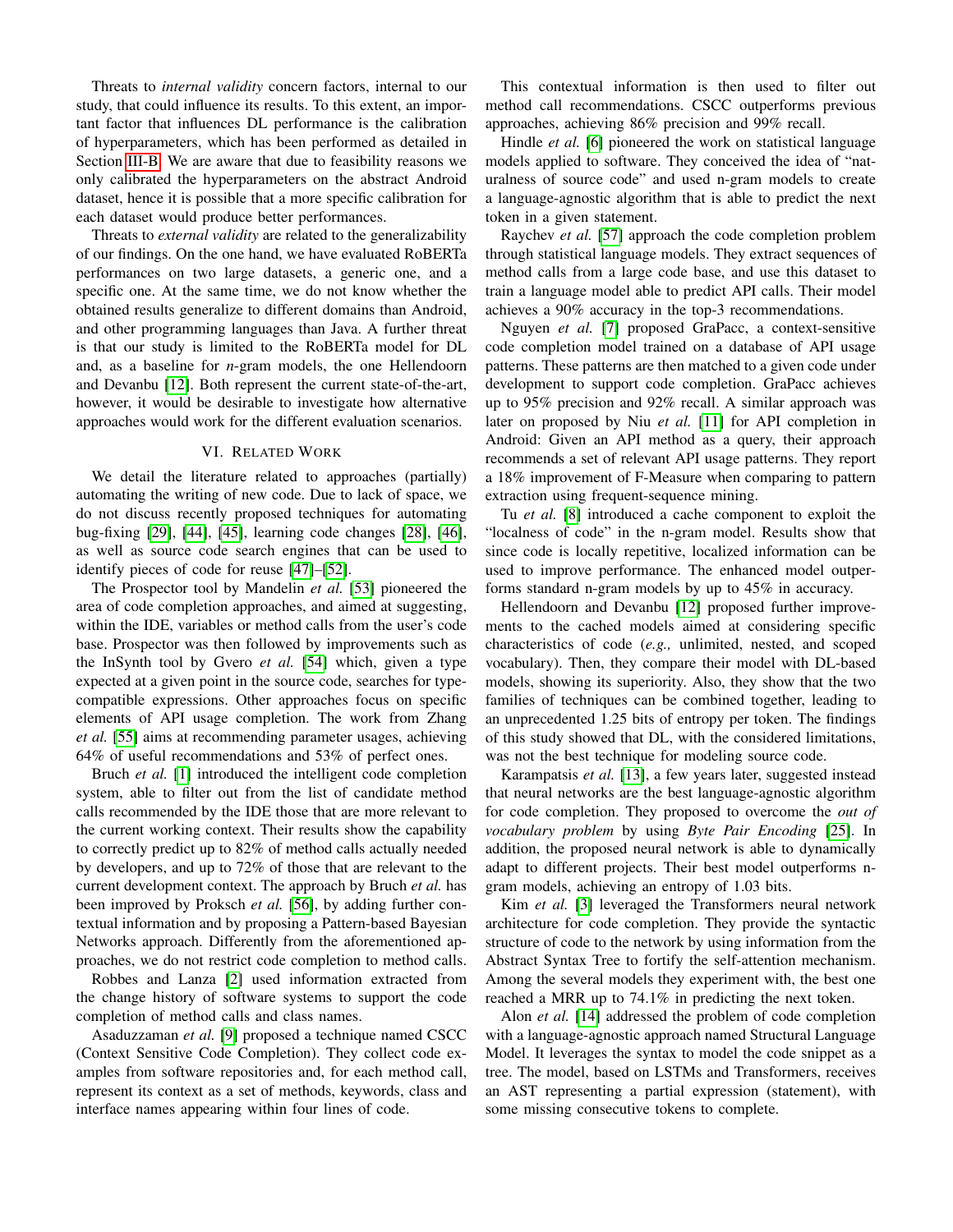TABLE VI: Summary of previous studies using deep learning for generative code completion.

<span id="page-9-0"></span>

| <b>Reference</b>                                                                                                                                                               | Model                                              | <b>Granularity</b>                                                                              | <b>Training</b>                                               | <b>Performance metrics</b>                                                           |
|--------------------------------------------------------------------------------------------------------------------------------------------------------------------------------|----------------------------------------------------|-------------------------------------------------------------------------------------------------|---------------------------------------------------------------|--------------------------------------------------------------------------------------|
| Alon et al. (2019) [14]<br>The authors leverage the Transformers architecture to complete<br>multiple contiguous masked tokens in a given statement.                           | <b>LSTM</b><br>and<br>Transformers                 | Multiple contiguous tokens in a<br>statement                                                    | 1.3M<br>Java exam-<br>ples<br>16k C# examples                 | Exact match accuracy                                                                 |
| <i>Karampatsis</i> et al. (2019) [13]<br>The authors overcome the <i>out of vocabulary</i> problems when using<br>neural networks for token-level code completion through BPE. | <b>GRU</b><br>Neural<br>Language Model<br>with BPE | Single token                                                                                    | Java (1.5B tokens)<br>$C(1.7B)$ tokens)<br>Python (1B tokens) | Entropy and MRR                                                                      |
| <i>Kim</i> et al. (2020) [3]<br>The authors leverage the Transformers architecture and exploit struc-<br>ture information of code to support token-level code completion.      | <b>Transformers</b>                                | Single token                                                                                    | 100k<br>Python2<br>source code files                          | <b>MRR</b>                                                                           |
| Liu et al. (2020) [43]<br>The authors propose a multi-task code completion, with pre-training<br>plus fine tuning on token types.                                              | <b>Transformers</b><br>with pre-training           | Single token                                                                                    | Java (6.9M tokens)<br>Typescript<br>(1.1M)<br>tokens)         | Top-1 accuracy                                                                       |
| Svyatkovskiy et al. (2020) [15]<br>The author propose a general-purpose multilingual code completion<br>tool based on Transformers and BPE.                                    | <b>Transformers</b><br>with BPE                    | Multiple contiguous tokens in a<br>statement                                                    | 1.2B lines of code                                            | Similarity<br>Per-<br>and<br>plexity                                                 |
| Our work<br>Experiment with BERT language model to test its limits for code<br>completion.                                                                                     | RoBERTa<br>with<br><b>BPE</b>                      | Multiple contiguous tokens in a<br>statement<br>Specific code constructs<br>Entire statement(s) | Java (446M tokens)                                            | Exact match accuracy<br><b>BLEU</b> score<br>Levenshtein distance<br>Manual Analysis |

Their best model reached state-of-the-art performance with an exact match accuracy for the top prediction of 18.04%.

Svyatkovskiy *et al.* [\[15\]](#page-10-10) introduced IntelliCode Compose, a general-purpose multilingual code completion tool capable of predicting code sequences of arbitrary token types. They do not leverage high-level structural representation, such as AST, and use subtokens to overcome the *out of vocabulary problem*. Their model can recommend an entire statement, and achieves a perplexity of 1.82 for Python programming language.

Liu *et al.* [\[43\]](#page-11-11) presented a Transformer-based neural architecture pre-trained with the goal of incorporating both code understanding and generation tasks. Afterwards, the model was then fine-tuned on the classic code completion task.

A problem related to code completion has also been tackled by Watson *et al.* [\[37\]](#page-10-30): The authors exploit a sequence-tosequence model to recommend assert statements for a given Java test case. This technique is able to generate a specific type of code statement, with a top-1 accuracy of 31%. Also, Kanade *et al.* [\[58\]](#page-11-12) show how code embeddings can support coderelated tasks, including *variable misuse and repair*, related to code completion when focusing on a single token.

Svyatkovskiy *et al.* [\[59\]](#page-11-13) proposed a different perspective on neural code completion, shifting from a generative task to a learning-to-rank task. Their model is used to rerank the recommendations provided via static analysis, being cheaper in terms of memory footprint as compared to generative models.

In terms of other studies related to the applicability of code completion to practice, Hellendoorn *et al.* [\[42\]](#page-11-0) studied 15,000 real code completions from 66 developers and found that typically-used code completion benchmarks — *e.g.,* produced by artificially masking tokens — may misrepresent actual code completion tasks. The study by Hellendoorn *et al.* suggests that further research is needed to assess the actual applicability of DL-based code completion to the real-world. This is however out of scope for our work, because our aim is to assess the capability of DL models to predict non-trivial portions of code going beyond a single method call or parameter.

Table [VI](#page-9-0) summarizes the most related works (*i.e.,* the ones related to DL generative models for code completion) and compares it to our work. To the best of our knowledge, our work is the first to present a comprehensive study on the effectiveness of a BERT model for the task of code completion. Indeed, all the previous techniques/studies dealing with code completion are limited to the generation of missing tokens in a single statement, while *we push this problem forward by attempting the automatic generation of an entire code block* (*e.g.,* the body of a for statement).

# VII. CONCLUSION

We empirically evaluated the performances of RoBERTa models in the task of code completion. We considered several code completion scenarios, moving from a few code tokens masked to entire code blocks. In a nutshell, the achieved results showed that: (i) RoBERTa achieves promising results, superior to a state-of-the-art *n*-gram model  $[12]$ ; (ii) the models learn better on more specific datasets (*e.g.,* on Android rather than Java) and when code abstraction is used; (iii) while effective when a limited number of code tokens is masked (up to ten), RoBERTa models suffer from more challenging code completion tasks involving a higher number of tokens.

Our future research agenda in pushing forward automatic code generation includes experimenting with other DL-based architectures (*e.g.,* T5 [\[22\]](#page-10-16)).

# ACKNOWLEDGMENT

This project has received funding from the European Research Council (ERC) under the European Union's Horizon 2020 research and innovation programme (grant agreement No. 851720). W&M team was supported in part by the NSF CCF-1955853, CCF-2007246 and CCF-1815186 grants. Any opinions, findings, and conclusions expressed herein are the authors' and do not necessarily reflect those of the sponsors.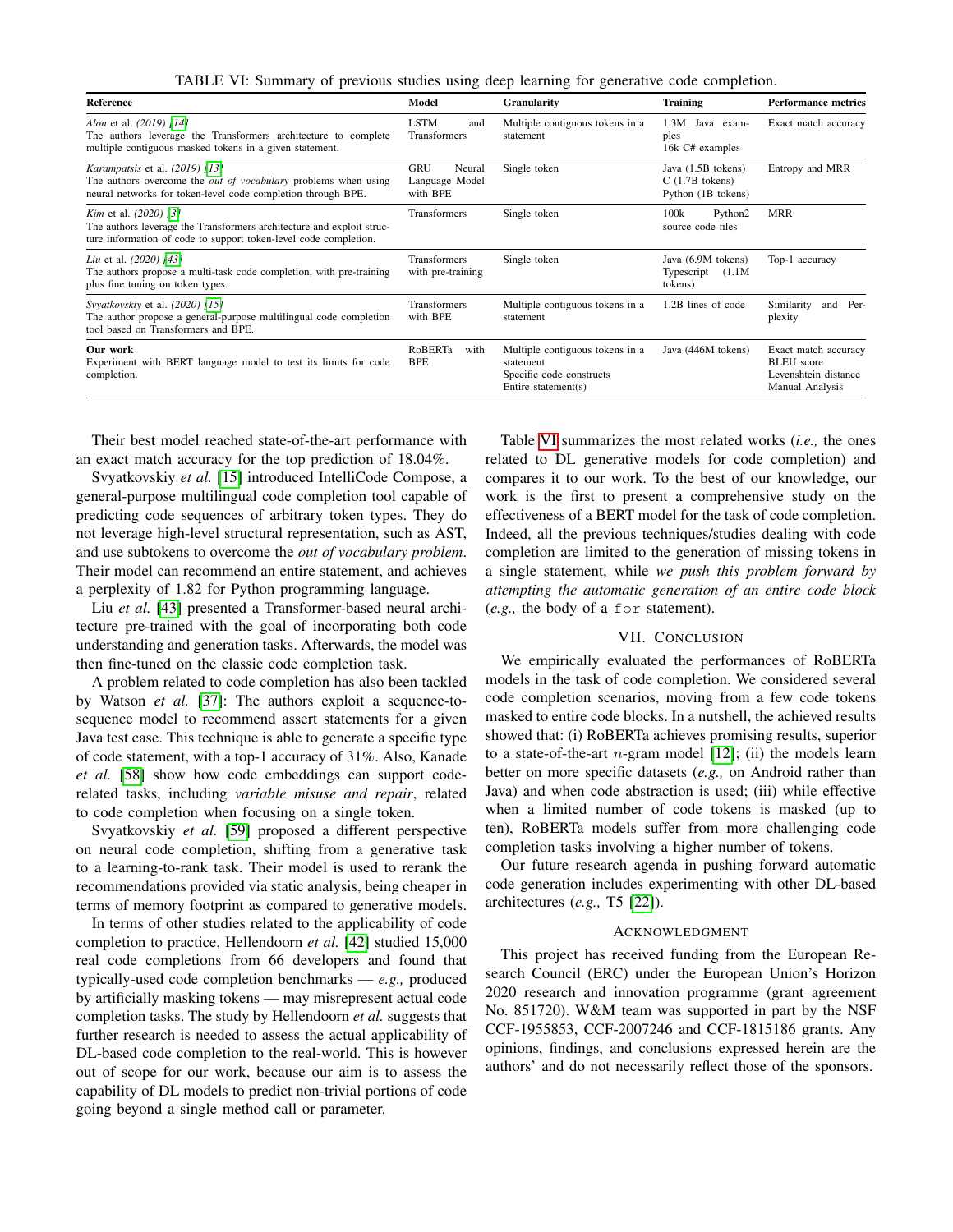# **REFERENCES**

- <span id="page-10-0"></span>[1] M. Bruch, M. Monperrus, and M. Mezini, "Learning from examples to improve code completion systems," in *Proceedings of the 7th Joint Meeting of the European Software Engineering Conference and the ACM SIGSOFT Symposium on The Foundations of Software Engineering*, ser. ESEC/FSE 2009, 2009, pp. 213–222.
- <span id="page-10-4"></span>[2] R. Robbes and M. Lanza, "Improving code completion with program history," *Automated Software Engineering*, vol. 17, no. 2, pp. 181–212, 2010.
- <span id="page-10-1"></span>[3] S. Kim, J. Zhao, Y. Tian, and S. Chandra, "Code prediction by feeding trees to transformers," *arXiv preprint arXiv:2003.13848*, 2020.
- <span id="page-10-2"></span>[4] S. Han, D. R. Wallace, and R. C. Miller, "Code completion from abbreviated input," in *2009 IEEE/ACM International Conference on Automated Software Engineering*. IEEE, 2009, pp. 332–343.
- <span id="page-10-3"></span>[5] ——, "Code completion of multiple keywords from abbreviated input," *Automated Software Engineering*, vol. 18, no. 3-4, pp. 363–398, 2011.
- <span id="page-10-5"></span>[6] A. Hindle, E. T. Barr, Z. Su, M. Gabel, and P. Devanbu, "On the naturalness of software," in *Proceedings of the 34th International Conference on Software Engineering*, ser. ICSE 2012. IEEE Press, 2012, pp. 837–847.
- <span id="page-10-36"></span>[7] A. T. Nguyen, T. T. Nguyen, H. A. Nguyen, A. Tamrawi, H. V. Nguyen, J. Al-Kofahi, and T. N. Nguyen, "Graph-based pattern-oriented, context-sensitive source code completion," in *2012 34th International Conference on Software Engineering (ICSE)*, 2012, pp. 69–79.
- <span id="page-10-38"></span>[8] Z. Tu, Z. Su, and P. Devanbu, "On the localness of software," in *Proceedings of the 22nd ACM SIGSOFT International Symposium on Foundations of Software Engineering*, ser. FSE 2014, 2014, pp. 269–280.
- <span id="page-10-35"></span>[9] M. Asaduzzaman, C. K. Roy, K. A. Schneider, and D. Hou, "Contextsensitive code completion tool for better api usability," in *2014 IEEE International Conference on Software Maintenance and Evolution*, 2014, pp. 621–624.
- [10] A. T. Nguyen, H. A. Nguyen, and T. N. Nguyen, "A large-scale study on repetitiveness, containment, and composability of routines in open-source projects," in *Proceedings of the IEEE/ACM 13th Working Conference on Mining Software Repositories (MSR 2016)*, 2016, pp. 362–373.
- <span id="page-10-37"></span>[11] H. Niu, I. Keivanloo, and Y. Zou, "Api usage pattern recommendation for software development," *Journal of Systems and Software*, vol. 129, pp. 127–139, 2017.
- <span id="page-10-6"></span>[12] V. J. Hellendoorn and P. Devanbu, "Are deep neural networks the best choice for modeling source code?" in *Proceedings of the 2017 11th Joint Meeting on Foundations of Software Engineering*, ser. ESEC/FSE 2017, 2017, p. 763?773.
- <span id="page-10-7"></span>[13] R. Karampatsis and C. A. Sutton, "Maybe deep neural networks are the best choice for modeling source code," *CoRR*, vol. abs/1903.05734, 2019. [Online]. Available:<http://arxiv.org/abs/1903.05734>
- <span id="page-10-9"></span>[14] U. Alon, R. Sadaka, O. Levy, and E. Yahav, "Structural language models of code," *arXiv*, pp. arXiv–1910, 2019.
- <span id="page-10-10"></span>[15] A. Svyatkovskiy, S. K. Deng, S. Fu, and N. Sundaresan, "Intellicode compose: Code generation using transformer," *arXiv preprint arXiv:2005.08025*, 2020.
- <span id="page-10-8"></span>[16] M. White, C. Vendome, M. Linares-Vásquez, and D. Poshyvanyk, "Toward deep learning software repositories," in *Proceedings of the 12th Working Conference on Mining Software Repositories*, ser. MSR '15. Piscataway, NJ, USA: IEEE Press, 2015, pp. 334–345. [Online]. Available:<http://dl.acm.org/citation.cfm?id=2820518.2820559>
- <span id="page-10-11"></span>[17] Y. Liu, M. Ott, N. Goyal, J. Du, M. Joshi, D. Chen, O. Levy, M. Lewis, L. Zettlemoyer, and V. Stoyanov, "Roberta: A robustly optimized BERT pretraining approach," *CoRR*, vol. abs/1907.11692, 2019. [Online]. Available:<http://arxiv.org/abs/1907.11692>
- <span id="page-10-12"></span>[18] J. Devlin, M.-W. Chang, K. Lee, and K. Toutanova, "BERT: Pretraining of deep bidirectional transformers for language understanding," in *Proceedings of the 2019 Conference of the North American Chapter of the Association for Computational Linguistics: Human Language Technologies, Volume 1 (Long and Short Papers)*. Association for Computational Linguistics, Jun. 2019, pp. 4171–4186.
- <span id="page-10-13"></span>[19] M. Dreyer and D. Marcu, "HyTER: Meaning-equivalent semantics for translation evaluation," in *Proceedings of the 2012 Conference of the North American Chapter of the Association for Computational Linguistics: Human Language Technologies*. Montreal, Canada: ´ Association for Computational Linguistics, Jun. 2012, pp. 162–171. [Online]. Available:<https://www.aclweb.org/anthology/N12-1017>
- <span id="page-10-14"></span>[20] V. Levenshtein, "Binary Codes Capable of Correcting Deletions, Insertions and Reversals," *Soviet Physics Doklady*, vol. 10, p. 707, 1966.
- <span id="page-10-15"></span>[21] A. Vaswani, N. Shazeer, N. Parmar, J. Uszkoreit, L. Jones, A. N. Gomez, L. u. Kaiser, and I. Polosukhin, "Attention is all you need," in *Advances in Neural Information Processing Systems 30*, I. Guyon, U. V. Luxburg, S. Bengio, H. Wallach, R. Fergus, S. Vishwanathan, and R. Garnett, Eds. Curran Associates, Inc., 2017, pp. 5998–6008. [Online]. Available: <http://papers.nips.cc/paper/7181-attention-is-all-you-need.pdf>
- <span id="page-10-16"></span>[22] C. Raffel, N. Shazeer, A. Roberts, K. Lee, S. Narang, M. Matena, Y. Zhou, W. Li, and P. J. Liu, "Exploring the limits of transfer learning with a unified text-to-text transformer," 2019.
- <span id="page-10-17"></span>[23] N. Arivazhagan, A. Bapna, O. Firat, D. Lepikhin, M. Johnson, M. Krikun, M. X. Chen, Y. Cao, G. F. Foster, C. Cherry, W. Macherey, Z. Chen, and Y. Wu, "Massively multilingual neural machine translation in the wild: Findings and challenges," *CoRR*, vol. abs/1907.05019, 2019. [Online]. Available:<http://arxiv.org/abs/1907.05019>
- <span id="page-10-18"></span>[24] T. Wolf, L. Debut, V. Sanh, J. Chaumond, C. Delangue, A. Moi, P. Cistac, T. Rault, R. Louf, M. Funtowicz, and J. Brew, "Huggingface's transformers: State-of-the-art natural language processing," *ArXiv*, vol. abs/1910.03771, 2019.
- <span id="page-10-19"></span>[25] P. Gage, "A new algorithm for data compression," *C Users J.*, vol. 12, no. 2, p. 23?38, 1994.
- <span id="page-10-20"></span>[26] *Hugging Face's Tokenizer Repositor*, [https://github.com/huggingface/](https://github.com/huggingface/tokenizers) [tokenizers.](https://github.com/huggingface/tokenizers)
- <span id="page-10-21"></span>[27] R.-M. Karampatsis, H. Babii, R. Robbes, C. Sutton, and A. Janes, "Big code != big vocabulary: Open-vocabulary models for source code," in *Proceedings of the 42nd International Conference on Software Engineering, ICSE 2020*, 2020, p. To Appear.
- <span id="page-10-22"></span>[28] M. Tufano, J. Pantiuchina, C. Watson, G. Bavota, and D. Poshyvanyk, "On learning meaningful code changes via neural machine translation," in *Proceedings of the 41st International Conference on Software Engineering, ICSE 2019, Montreal, QC, Canada, May 25-31, 2019*, 2019, pp. 25–36.
- <span id="page-10-23"></span>[29] M. Tufano, C. Watson, G. Bavota, M. Di Penta, M. White, and D. Poshyvanyk, "An empirical study on learning bug-fixing patches in the wild via neural machine translation," *ACM Trans. Softw. Eng. Methodol.*, vol. 28, no. 4, pp. 19:1–19:29, 2019.
- <span id="page-10-24"></span>[30] H. Husain, H. Wu, T. Gazit, M. Allamanis, and M. Brockschmidt, "Codesearchnet challenge: Evaluating the state of semantic code search," *CoRR*, vol. abs/1909.09436, 2019. [Online]. Available: <http://arxiv.org/abs/1909.09436>
- <span id="page-10-25"></span>[31] M. Allamanis, *CodeSearchNet Deduplication Algorithm*, [https:](https://github.com/github/CodeSearchNet/blob/master/src/dataextraction/dedup_split.py) [//github.com/github/CodeSearchNet/blob/master/src/dataextraction/](https://github.com/github/CodeSearchNet/blob/master/src/dataextraction/dedup_split.py) dedup\_[split.py.](https://github.com/github/CodeSearchNet/blob/master/src/dataextraction/dedup_split.py)
- <span id="page-10-26"></span>[32] F.-X. Geiger, I. Malavolta, L. Pascarella, F. Palomba, D. D. Nucci, and A. Bacchelli, "A graph-based dataset of commit history of real-world android apps," in *Proceedings of the 15th International Conference on Mining Software Repositories, MSR*. ACM, May 2018. [Online]. Available:<https://androidtimemachine.github.io>
- <span id="page-10-27"></span>[33] *SrcML Website*, [https://www.srcml.org/.](https://www.srcml.org/)
- <span id="page-10-28"></span>[34] *Weights and Biases Website*, [https://www.wandb.com/.](https://www.wandb.com/)
- <span id="page-10-29"></span>[35] X. Gu, H. Zhang, D. Zhang, and S. Kim, "Deep api learning," in *Proceedings of the 2016 24th ACM SIGSOFT International Symposium on Foundations of Software Engineering*, ser. FSE 2016. New York, NY, USA: ACM, 2016, pp. 631–642. [Online]. Available: <http://doi.acm.org.proxy.wm.edu/10.1145/2950290.2950334>
- [36] S. Jiang, A. Armaly, and C. McMillan, "Automatically generating commit messages from diffs using neural machine translation," in *2017 32nd IEEE/ACM International Conference on Automated Software Engineering (ASE)*, ser. ASE'17, Oct. 2017, pp. 135–146, iSSN:.
- <span id="page-10-30"></span>[37] C. Watson, M. Tufano, K. Moran, G. Bavota, and D. Poshyvanyk, "On learning meaningful assert statements for unit test cases," in *Proceedings of the 42nd International Conference on Software Engineering, ICSE 2020*, 2020, p. To Appear.
- <span id="page-10-31"></span>[38] Q. McNemar, "Note on the sampling error of the difference between correlated proportions or percentages," *Psychometrika*, vol. 12, no. 2, pp. 153–157, 1947.
- <span id="page-10-32"></span>[39] B. Yoav and H. Yosef, "Controlling the false discovery rate: A practical and powerful approach to multiple testing," *Journal of the Royal Statistical Society. Series B (Methodological)*, vol. 57, no. 1, pp. 289– 300, 1995.
- <span id="page-10-33"></span>[40] *N-gram Cached Model*, [https://github.com/SLP-team/SLP-Core.](https://github.com/SLP-team/SLP-Core)
- <span id="page-10-34"></span>[41] "Replication package [https://github.com/RoBERTaCode/roberta.](https://github.com/RoBERTaCode/roberta)"